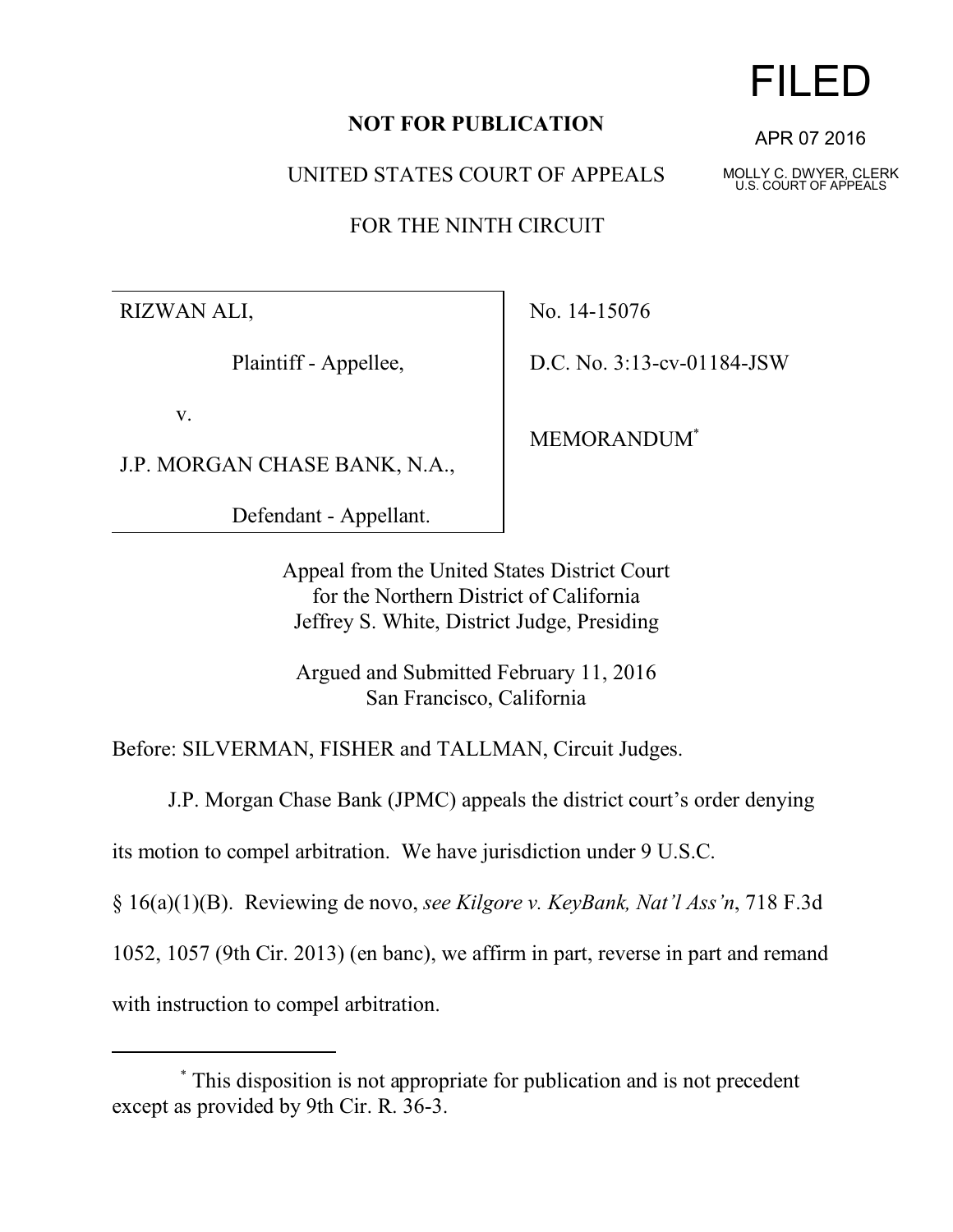1. The district court properly concluded the arbitration agreement was adhesive, and thus at least minimally procedurally unconscionable. The agreement governing various aspects of Ali's employment with JPMC, of which the "Binding Arbitration Agreement" ("BAA") was part, was adhesive because it was offered "on essentially a 'take it or leave it' basis." *Sanchez v. Valencia Holding Co., LLC*, 353 P.3d 741, 762 (Cal. 2015). Adhesive contracts are at least minimally procedurally unconscionable under California law. *See Baltazar v. Forever 21, Inc.*, No. S208345, 2016 WL 1176599, at \*3 (Cal. Mar. 28, 2016) (citing *Gentry v. Superior Court*, 165 P.3d 556, 573 (Cal. 2007)).

2. The district court erred in concluding it is substantively unconscionable for the BAA to exclude from its coverage certain actions seeking only provisional injunctive relief. This carve-out "does no more than recite the procedural protections already secured by [California Code of Civil Procedure] section 1281.8(b), which expressly permits parties to an arbitration to seek preliminary injunctive relief during the pendency of the arbitration." *Id.* at \*5. A provision "which does no more than restate existing law does not render the agreement unconscionable." *Id.* at  $*1$  (citation omitted).<sup>1</sup>

<sup>&</sup>lt;sup>1</sup> The district court did not have the benefit of the California Supreme Court's recent decision in *Baltazar*.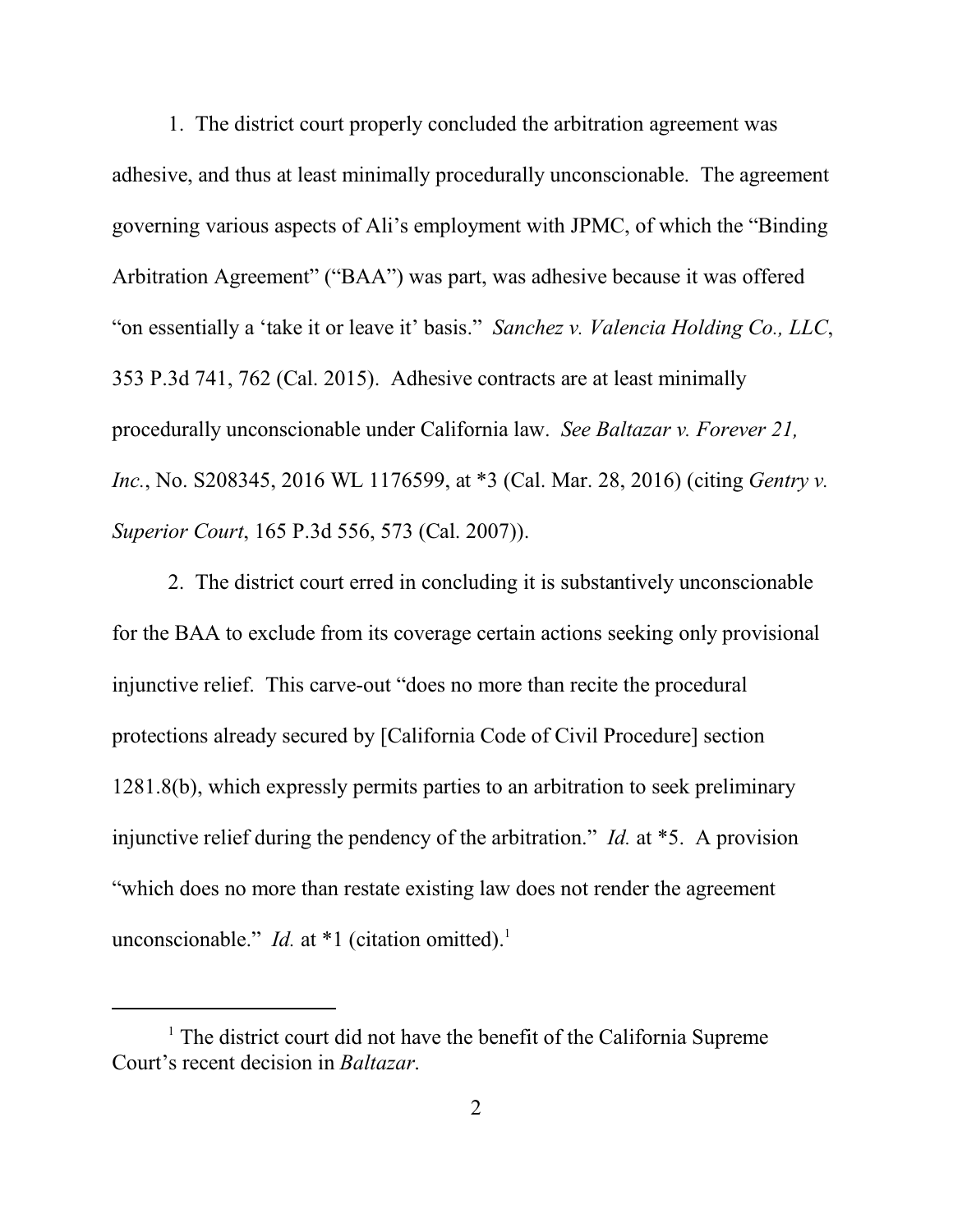3. The district court also erred in concluding the BAA's initiation provision is substantively unconscionable. Although this provision lacks mutuality, substantive unconscionability "turns not only on a one-sided result, but also on an absence of justification for it." *Armendariz v. Found. Health Psychcare Servs.*, 6 P.3d 669, 692 (Cal. 2000) (quoting *A & M Produce Co. v. FMC Corp.*, 186 Cal. Rptr. 114, 122 (Ct. App. 1982)) (internal quotation marks omitted). The initiation provision is narrowly designed to accommodate JPMC's legal obligation to pay all costs unique to arbitration, and thus has a "reasonable justification . . . based on 'business realities.'" *See Armendariz*, 6 P.3d at 687-89, 691.

4. The district court properly concluded the BAA's confidentiality provision is not substantively unconscionable. Ali suggests, in a brief and conclusory argument and without citing any authority, that the confidentiality provision is unfairly one-sided because "having the hearing closed benefits Chase, not the Plaintiff as it prevents others from observing and learning of Chase's illegal policies and practices." Ali does not argue he would be unfairly disadvantaged in resolving his own dispute with JPMC; rather, his concern appears to be solely for other, potential plaintiffs. This "concern[] ha[s] nothing to say about the fairness or desirability of a secrecy provision with respect to the parties themselves." *Woodside Homes of Cal., Inc. v. Superior Court*, 132 Cal. Rptr. 2d 35, 42 (Ct. App.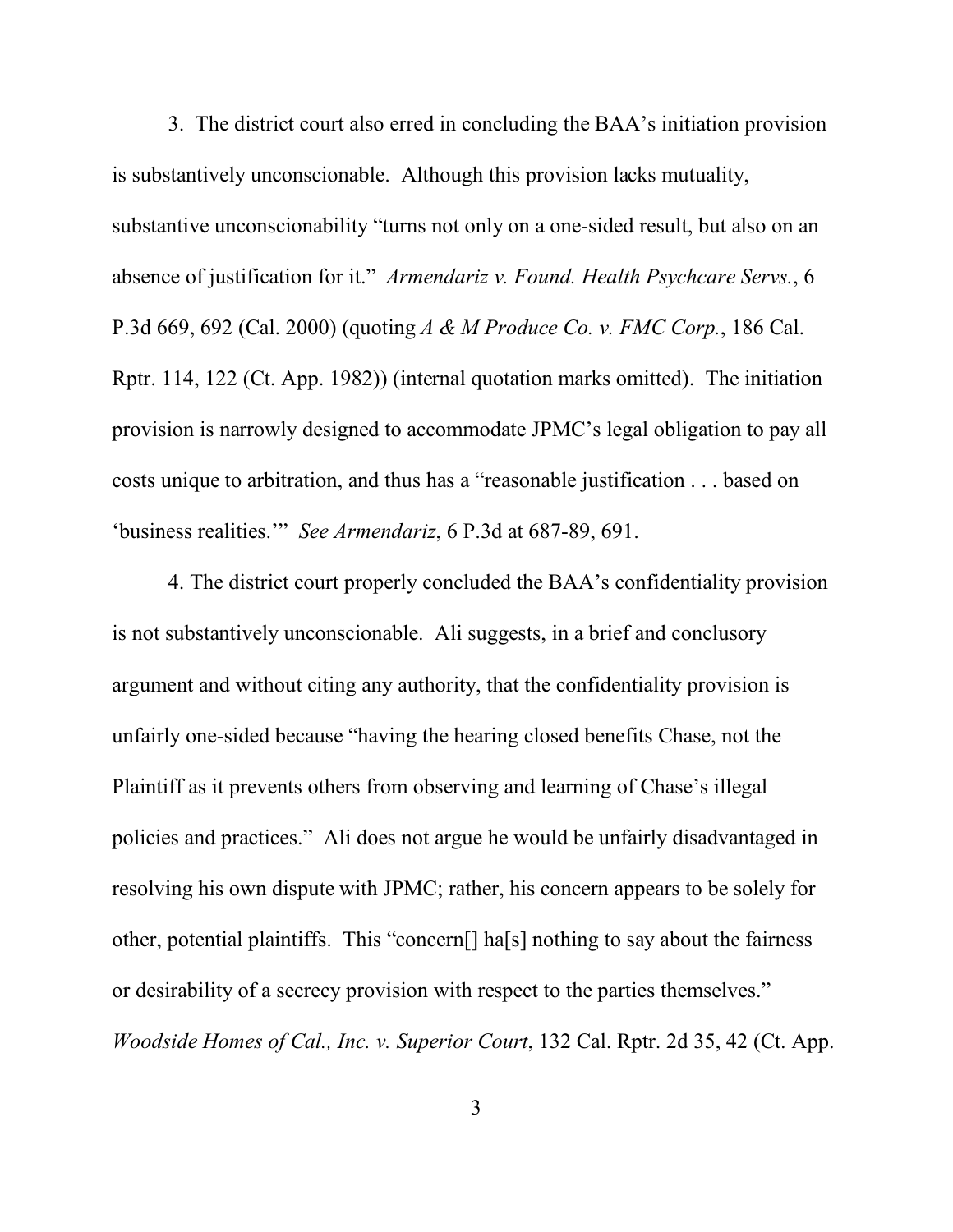2003). "[A] provision which favors one side is not substantively unconscionable if the advantage is completely collateral to the issues surrounding a fair resolution of the dispute." *Id.* at 42 n.11.<sup>2</sup>

5. None of the other provisions in the BAA are substantively unconscionable. The BAA's discovery "guidelines" may be expanded or restricted in the arbitrator's "reasonable discretion" and the BAA expressly requires discovery "consistent with . . . general standards of due process [and] the Rules of AAA." *See Dotson v. Amgen, Inc.*, 104 Cal. Rptr. 3d 341, 349 (Ct. App. 2010) (enforcing an arbitration discovery limitation because "the agreement gives the

<sup>&</sup>lt;sup>2</sup> We have recognized that confidentiality provisions in an arbitration agreement are not per se unconscionable under California law. *See Davis v. O'Melveny & Myers*, 485 F.3d 1066, 1079 (9th Cir. 2007) (citing *Mercuro v. Superior Court*, 116 Cal. Rptr. 2d 671, 679 (Ct. App. 2002); *see also Baltazar*, 2016 WL 1176599, at \*7 ("Agreements to protect sensitive information are a regular feature of modern litigation, and they carry with them no inherent unfairness."). But we have also held that a confidentiality provision is "written too broadly," and thus substantively unconscionable, when, for example, it "precludes even mention to anyone 'not directly involved in the mediation or arbitration' of . . . even 'the existence of a controversy and the fact that there is a mediation or an arbitration proceeding'" because "[s]uch restriction[] would prevent an employee from contacting other employees to assist in litigating (or arbitrating) an employee's case." *Davis*, 485 F.3d at 1078. Ali has not, however, contended the confidentiality provision here "would handicap [or] stifle [his] ability to investigate and engage in discovery." *Id.* Ali remains free to argue to the arbitrator that the confidentiality provision is unenforceable as applied in his case. *See Kilgore*, 718 F.3d at 1059 n.9 ("[T]he enforceability of the confidentiality clause is a matter distinct from the enforceability of the arbitration clause in general. Plaintiffs are free to argue during arbitration that the confidentiality clause is not enforceable.").